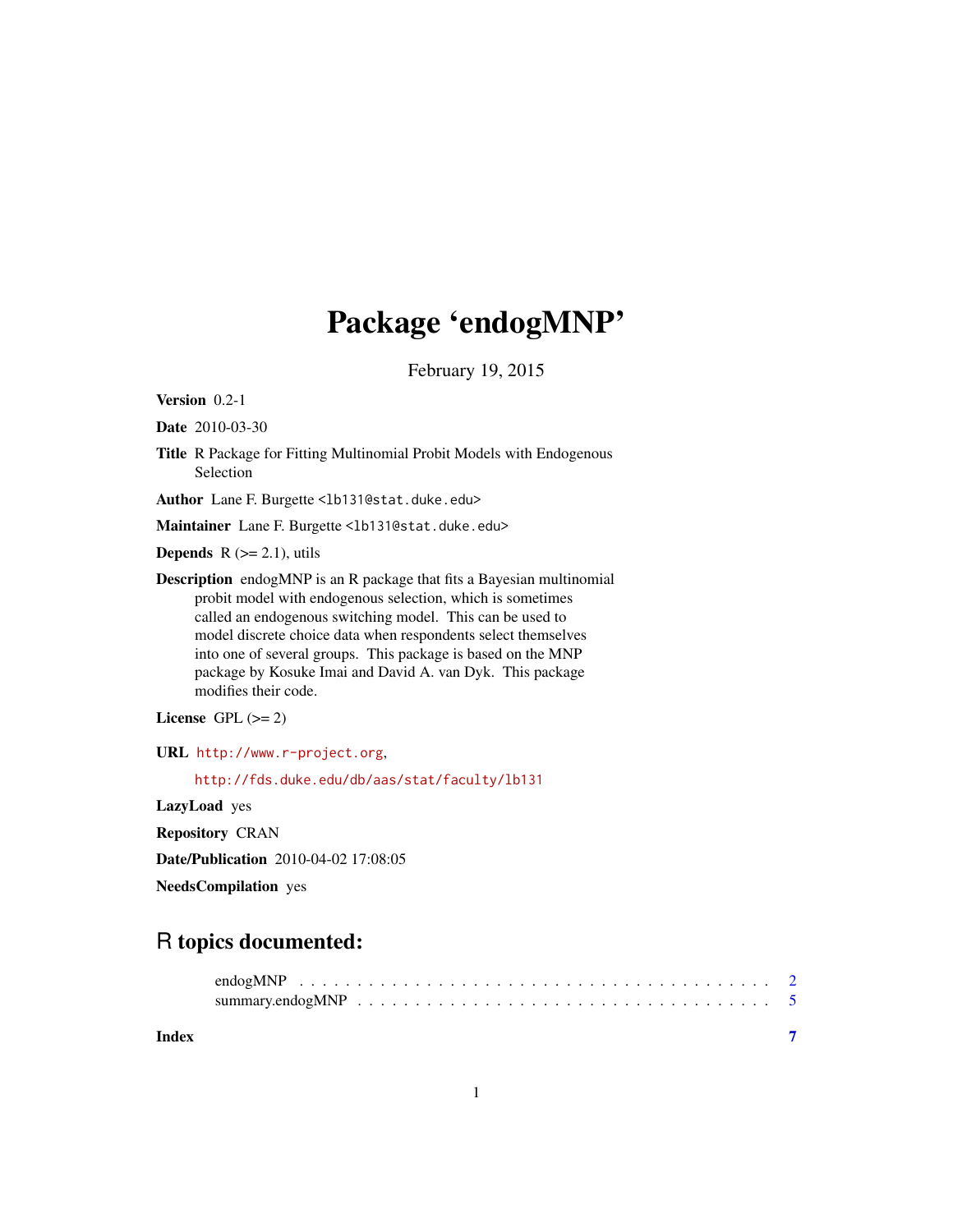<span id="page-1-0"></span>endogMNP *Fitting the Multinomial Probit Model with Endogenous Selection via Markov chain Monte Carlo*

#### Description

endogMNP is used to fit a Bayesian multinomial probit model with endogenous selection or switching via Markov chain Monte Carlo. The computation uses the efficient partial marginal data augmentation algorithm that is developed by Burgette and Nordheim (2009), which is an extension of the sampler of Imai and van Dyk (2005).

#### Usage

```
endogMNP(selForm, outForm, dataSet = parent.frame(),
                selBase = NULL, outBase = NULL, latent=FALSE,
                invcdf = FALSE, n.draws = 5000, p.var = "Inf",p.df = n.dim+1, p.scale = 1, coef.start = 0,
                cov.start = 1, burnin = 0, thin = 0, verbose = FALSE,
minConst=TRUE, trace=TRUE)
```
#### Arguments

| selForm | A symbolic description of the selection model portion of the model where the<br>left-hand side indicates the category into which each observation has been se-<br>lected.                                                                                                                                |
|---------|----------------------------------------------------------------------------------------------------------------------------------------------------------------------------------------------------------------------------------------------------------------------------------------------------------|
| outForm | A symbolic description of the outcome equation. The left-hand side is the re-<br>sponse of interest.                                                                                                                                                                                                     |
| dataSet | An optional data frame in which to interpret the variables in selform and out Form.<br>The default is the environment in which endogMNP is called.                                                                                                                                                       |
| selBase | The name of the base category for the selection equation. The default is the<br>lowest level of the selection variable.                                                                                                                                                                                  |
| outBase | The name of the base category for the outcome equation. The default is the<br>lowest level of the response variable.                                                                                                                                                                                     |
| latent  | Logical. Store latent vectors?                                                                                                                                                                                                                                                                           |
| invcdf  | Logical. If TRUE, then the inverse cdf method is used for truncated normal sam-<br>pling. If FALSE, then the rejection sampling method is used. The default is<br>FALSE.                                                                                                                                 |
| n.draws | A positive integer. The number of MCMC draws. The default is 5000.                                                                                                                                                                                                                                       |
| p.var   | A positive definite matrix. The prior variance of the coefficients. A scalar input<br>can set the prior variance to the diagonal matrix whose diagonal element is equal<br>to that value. The default is "Inf", which represents an improper noninforma-<br>tive prior distribution on the coefficients. |
| p.df    | A positive integer greater than the dimension of the implied covariance matrix.<br>The prior degrees of freedom parameter for the covariance matrix. The default<br>is the dimension of the covariance matrix plus one.                                                                                  |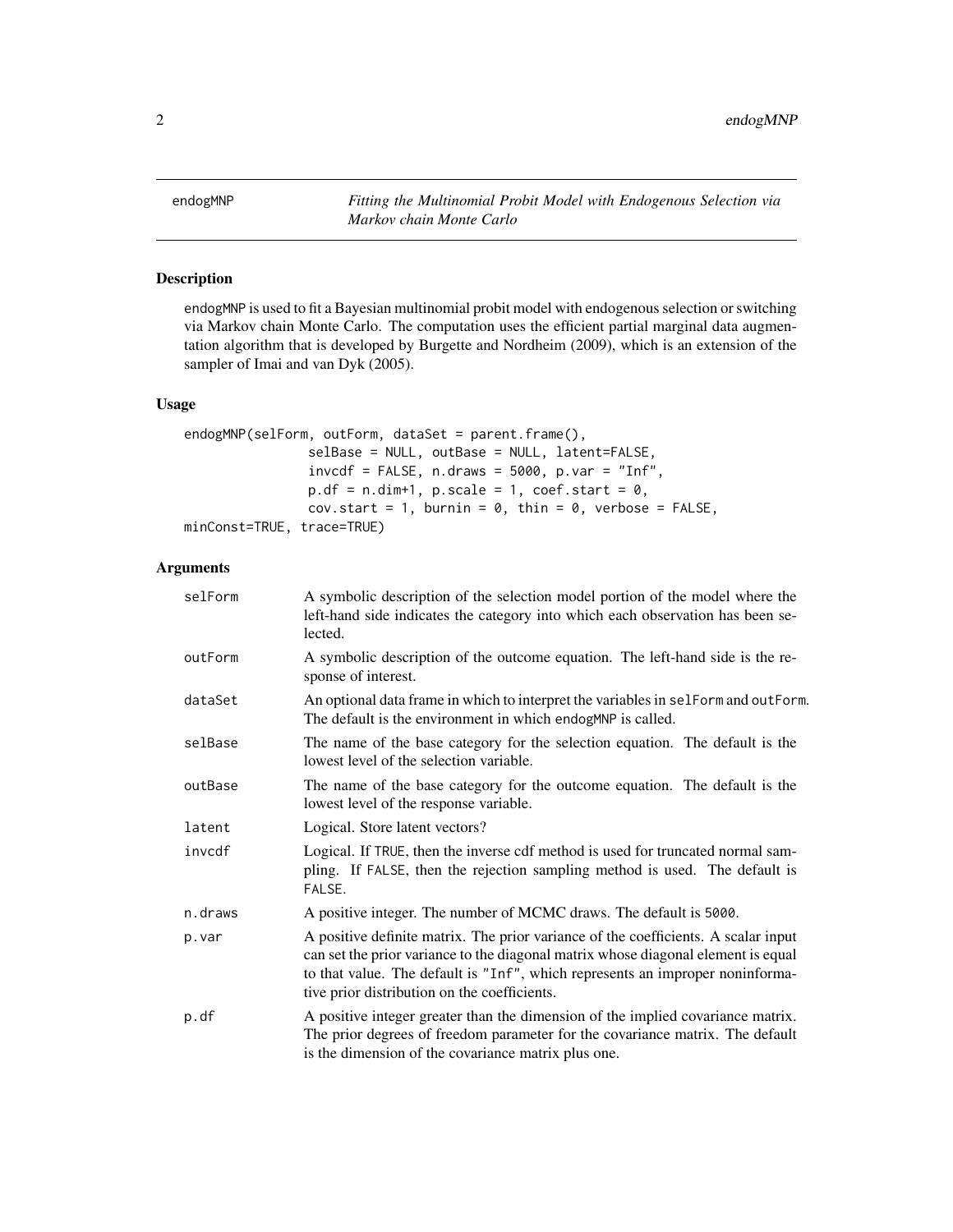| p.scale    | A block-diagonal, positive definite matrix whose leading diagonal elements are<br>set to 1. The first block has the size of the selection covariance matrix, and<br>the other blocks are of the size of the outcome covariance matrices. This is the<br>prior scale matrix for the covariance matrix. A scalar input can be used to set<br>the scale matrix to a diagonal matrix with diagonal elements equal to the scalar<br>input value, except that the first element in each block is set to one. The default<br>$is1$ . |
|------------|-------------------------------------------------------------------------------------------------------------------------------------------------------------------------------------------------------------------------------------------------------------------------------------------------------------------------------------------------------------------------------------------------------------------------------------------------------------------------------------------------------------------------------|
| coef.start | A vector. The starting values for the coefficients. A scalar input sets the starting<br>values for all the coefficients equal to that value. The default is 0.                                                                                                                                                                                                                                                                                                                                                                |
| cov.start  | A positive definite matrix. The first elements in the blocks determined by the<br>selection and outcome sizes should be set to 1. This is the starting value for<br>the covariance matrix. The leading diagonal elements are set to 1 if they are<br>not already. A scalar input can be used to set the starting value to a diagonal<br>matrix with diagonal elements equal to the scalar input value, except those of<br>the leading diagonal elements are set to one. The default is 1.                                     |
| burnin     | A positive integer. The burn-in interval for the Markov chain. It is the number<br>of initial Gibbs draws that should not be stored. The default is 0.                                                                                                                                                                                                                                                                                                                                                                        |
| thin       | A positive integer. The thinning interval for the Markov chain. This is the num-<br>ber of Gibbs draws between the recorded values that are skipped. The default is<br>0.                                                                                                                                                                                                                                                                                                                                                     |
| verbose    | Logical. If TRUE, messages along with a progress report of the Gibbs sampling<br>are printed. The default is FALSE.                                                                                                                                                                                                                                                                                                                                                                                                           |
| minConst   | Logical. If TRUE, the covariance matrix is minimally constrained, which is to<br>say only enough of the elements of the covariance matrix are constrained to be<br>1 in order to make the model identifiable. If FALSE, all of the diagonal elements<br>of the covariance matrix are constrained to be 1. This can improve convergence<br>in some cases.                                                                                                                                                                      |
| trace      | Logical. If TRUE, the trace restriction will be used to identify the model. This<br>argument is ignored if minConst=FALSE.                                                                                                                                                                                                                                                                                                                                                                                                    |

#### Details

To fit the multinomial probit model when only the most preferred choice is observed, use the syntax for the formula, outForm = y1  $\sim$  x1 + x2, where y is a factor variable indicating the most preferred choice and x1 and x2 are individual-specific covariates. The selection process is modeled by selForm =  $y2 \sim x2 + x3$  where y2 contains the selection category. The y1 and y2 variables may contain missing values (coded as NA), however the x variables must be fully observed. Further, all but one of the selection categories must have at least some observed outcomes. (I.e., for a selection model we should observe the outcome for all selection groups except one.)

#### Value

An object of class endogMNP containing the following elements:

| call<br>The matched call.                                                                                                                                                                     |  |
|-----------------------------------------------------------------------------------------------------------------------------------------------------------------------------------------------|--|
| A matrix of the Gibbs draws for each parameter; i.e., the coefficients and covari-<br>param<br>ance matrix. For the covariance matrix, the elements on or above the diagonal<br>are returned. |  |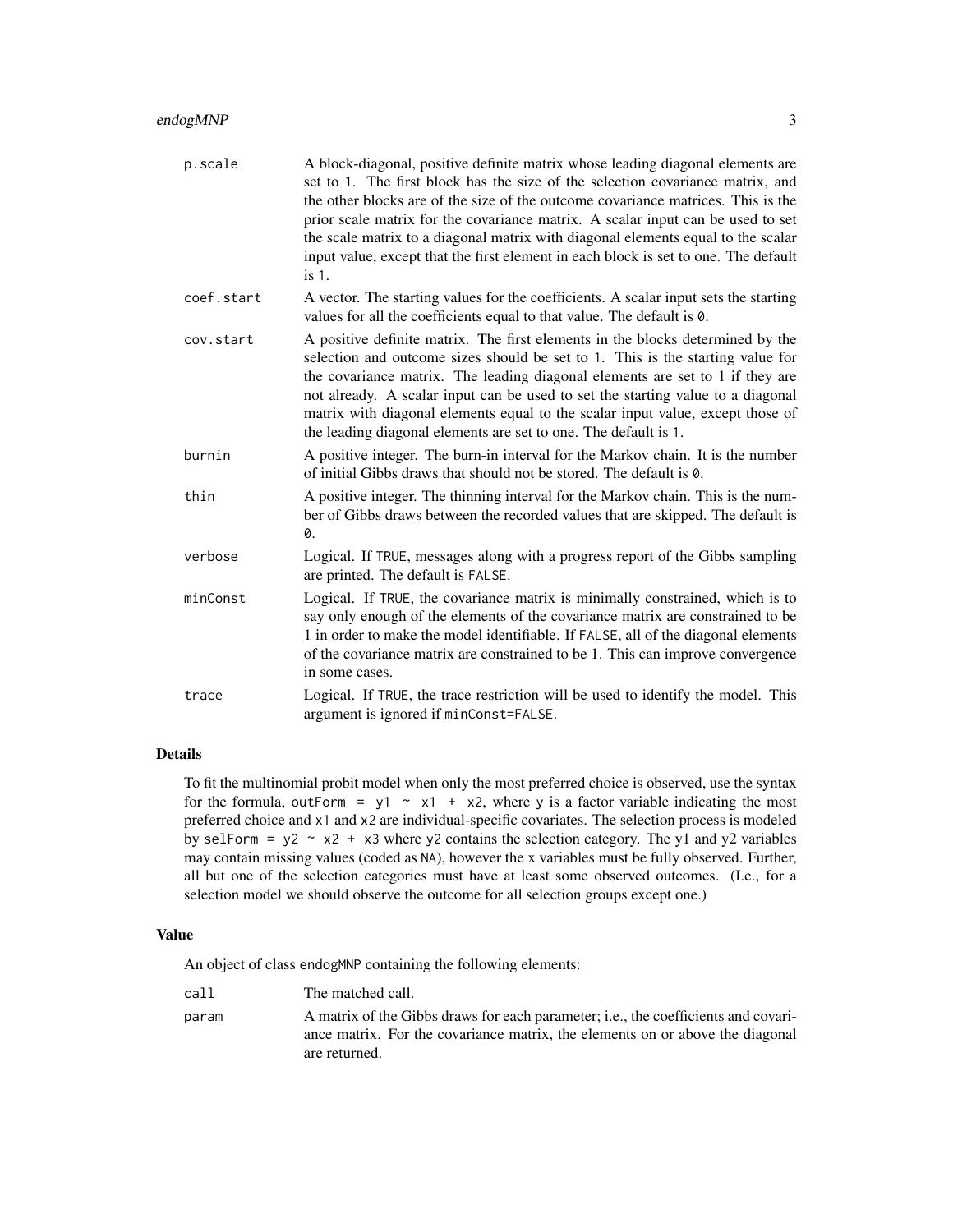| X         | The matrix of covariates.                                                                                                                                                                                                                                                                                                            |
|-----------|--------------------------------------------------------------------------------------------------------------------------------------------------------------------------------------------------------------------------------------------------------------------------------------------------------------------------------------|
| У         | The vector matrix of the selection and response variables.                                                                                                                                                                                                                                                                           |
| n.dim     | The number of columns in the covariance matrix.                                                                                                                                                                                                                                                                                      |
| $n.$ obs  | The number of observations.                                                                                                                                                                                                                                                                                                          |
| coefnames | The names of the coefficients.                                                                                                                                                                                                                                                                                                       |
| W         | The three dimensional array of the latent variable, W. The first dimension repre-<br>sents the alternatives, and the second dimension indexes the observations. The<br>third dimension represents the Gibbs draws. Note that the latent variables for<br>the base categories are set to $0$ , and therefore omitted from the output. |
| p.scale   | The prior scale of the covariance.                                                                                                                                                                                                                                                                                                   |
| n.cov     | The number of covariates.                                                                                                                                                                                                                                                                                                            |
| nu0       | The prior degrees of freedom.                                                                                                                                                                                                                                                                                                        |
| p.var     | The prior variance.                                                                                                                                                                                                                                                                                                                  |
| n.param   | The number of parameters in the fit model.                                                                                                                                                                                                                                                                                           |
| minConst  | Indicator of whether the covariance matrix was minimally constrained.                                                                                                                                                                                                                                                                |
| n.dim1    | The number of dimensions for the selection equation.                                                                                                                                                                                                                                                                                 |
| n.dim2    | The number of dimensions of each outcome equation.                                                                                                                                                                                                                                                                                   |
| n.rep     | The number of stored Gibbs iterations.                                                                                                                                                                                                                                                                                               |
| selForm   | The symbolic selection equation formula.                                                                                                                                                                                                                                                                                             |
| outForm   | The symbolic outcome equation formula.                                                                                                                                                                                                                                                                                               |
| dataSet   | The data-set.                                                                                                                                                                                                                                                                                                                        |
| selBase   | The base category for the selection model.                                                                                                                                                                                                                                                                                           |
| outBase   | The base category for the outcome.                                                                                                                                                                                                                                                                                                   |

#### Author(s)

Lane F. Burgette, Department Statistical Science, Duke University, <1b131@stat.duke.edu>.

#### References

Burgette, Lane F. and Erik V. Nordheim (2009). "A Full Gibbs Sampler for a Multinomial Probit Model with Endogeneity." Available on request from the first author.

Imai, Kosuke and David A. van Dyk (2005). "A Bayesian Analysis of the Multinomial Probit Model Using Data Augmentation." Journal of Econometrics. 124(2): 311-34.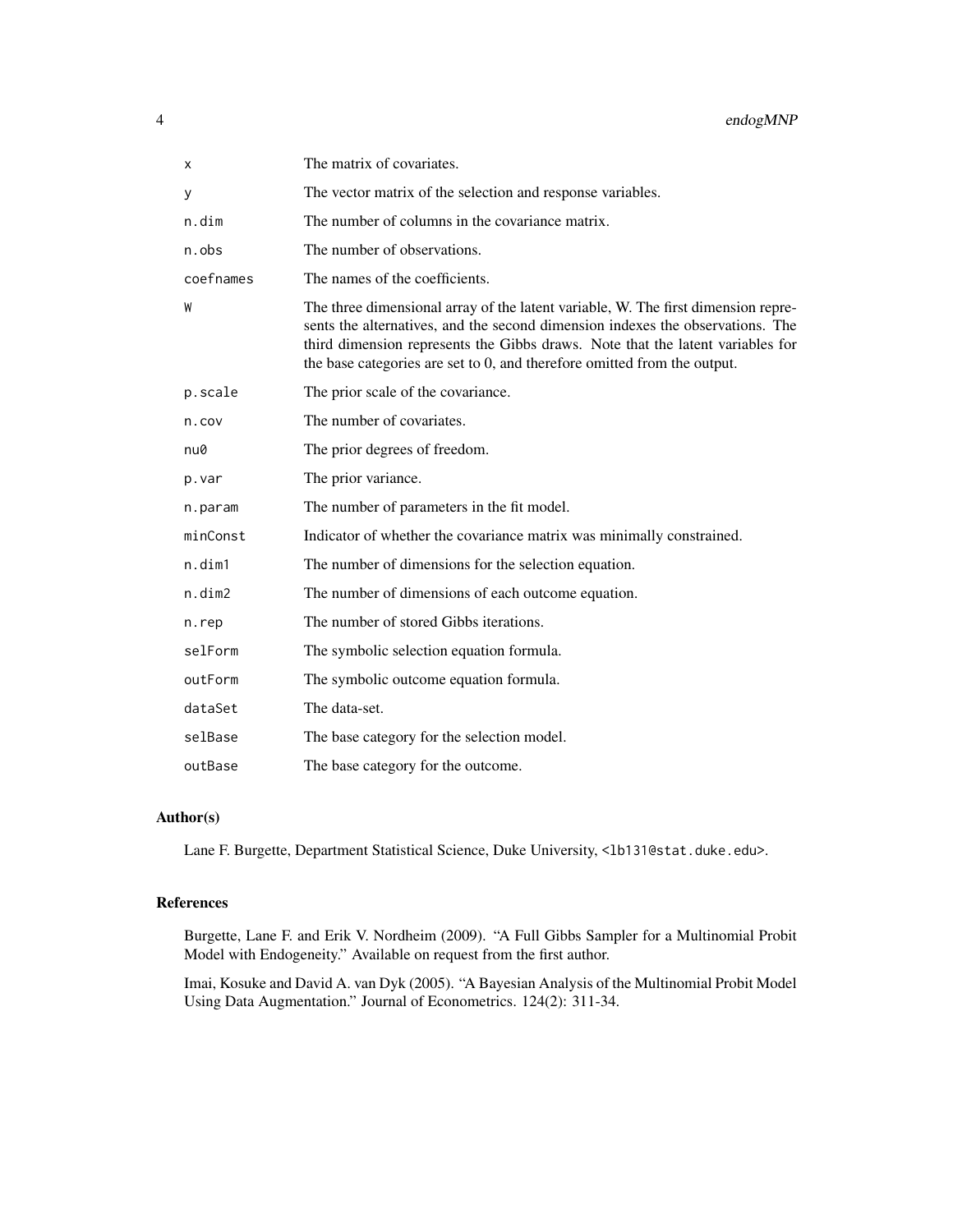<span id="page-4-0"></span>

#### Description

summary method for class endogMNP.

#### Usage

```
## S3 method for class 'endogMNP'
summary(object, CI=c(2.5, 97.5), discard=1, ...)
 ## S3 method for class 'summary.endogMNP'
```

```
print(x, digits = max(3, getOption("digits") - 3), ...)
```
#### Arguments

| object       | An output object from endogMNP.                                                                                                                                              |
|--------------|------------------------------------------------------------------------------------------------------------------------------------------------------------------------------|
| CI           | A 2 dimensional vector of lower and upper bounds for the credible intervals<br>used to summarize the results. The default is the equal tail 95 percent credible<br>interval. |
| discard      | Discard the observations before discard as burn-in.                                                                                                                          |
| $\mathsf{x}$ | An object of class summary, endogMNP.                                                                                                                                        |
| digits       | the number of significant digits to use when printing.                                                                                                                       |
| $\cdots$     | further arguments passed to or from other methods.                                                                                                                           |

#### Value

summary.endogMNP yields an object of class summary.endogMNP containing the following elements:

| call       | The call from endogMNP.                                                               |
|------------|---------------------------------------------------------------------------------------|
| selBase    | The base category for the selection model.                                            |
| outBase    | The base category for the outcome model.                                              |
| n.obs      | The number of observations.                                                           |
| n.param    | The number of estimated parameters (including fixed elements of the covari-<br>ance). |
| n.draws    | The number of Gibbs draws stored.                                                     |
| coef.table | The summary of the posterior distribution of the coefficients.                        |
| cov.table  | The summary of the posterior distribution of the covariance matrix.                   |
|            |                                                                                       |

This object can be printed by print.summary.enodgMNP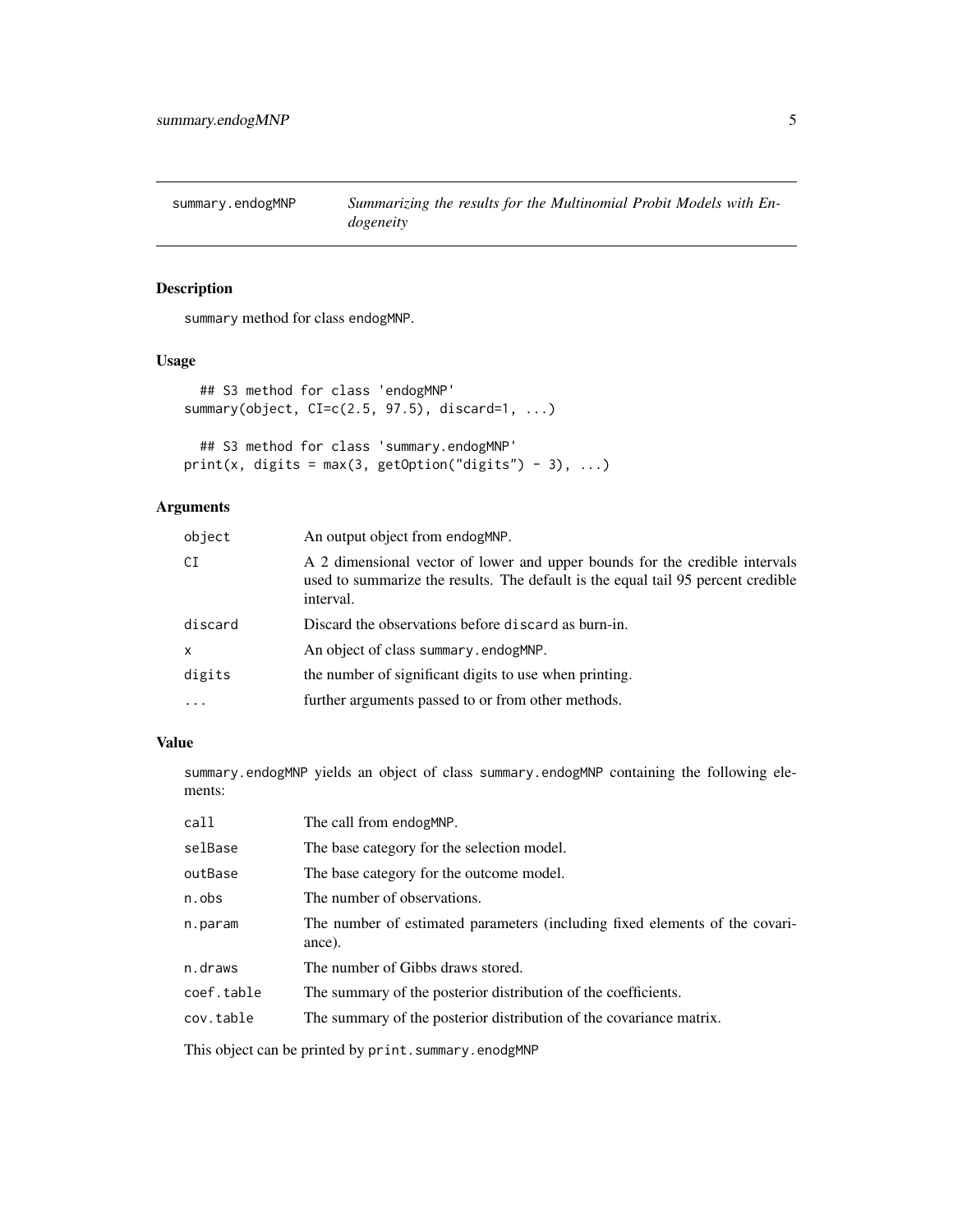#### Author(s)

Lane Burgette, Department of Statistical Science, Duke University, <1b131@stat.duke.edu>

#### See Also

endogMNP